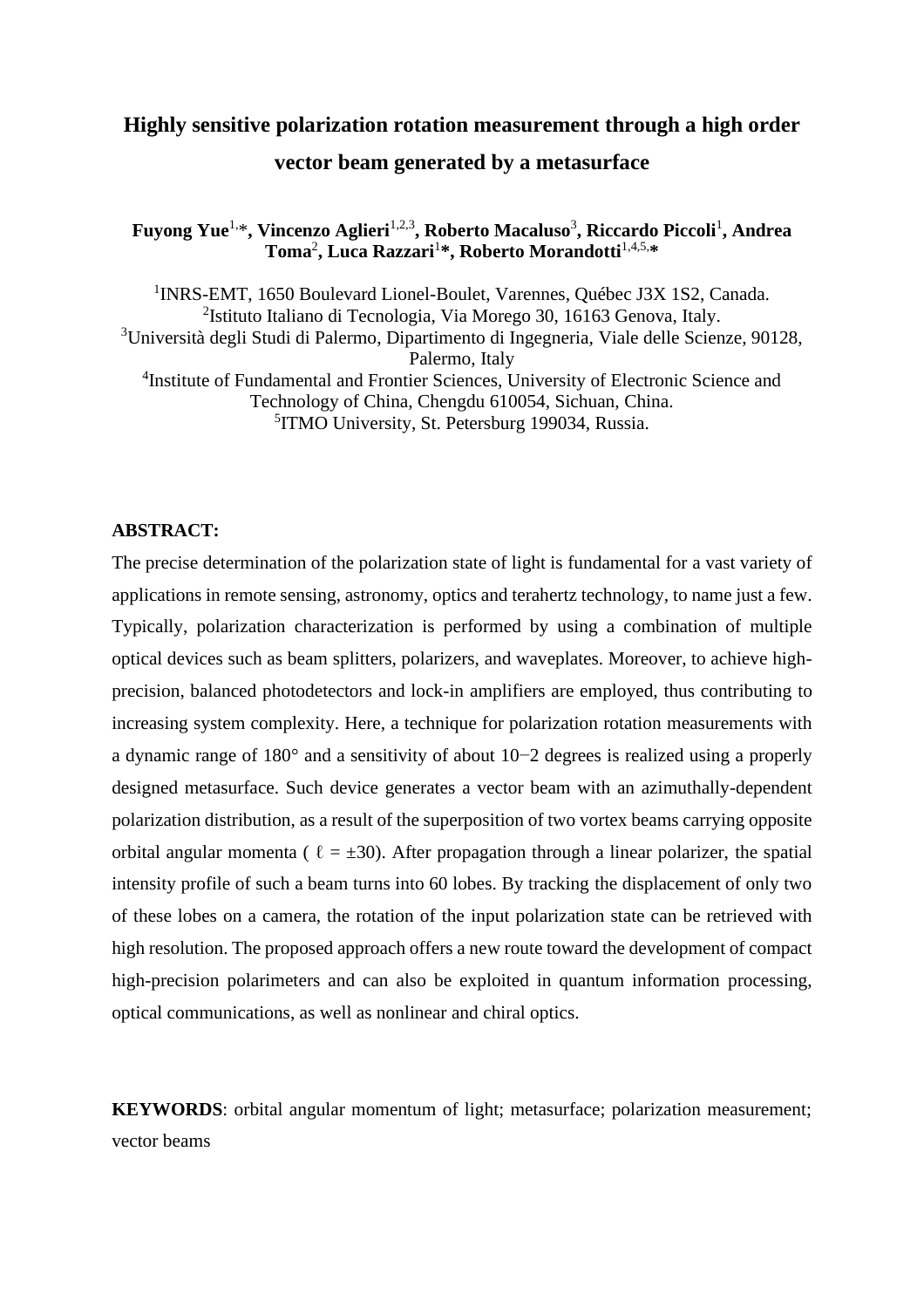### **1. Introduction**

Polarization is one of the fundamental properties of light and determines how the latter interacts with matter. Its measurement results therefore essential in nearly all areas of science and technology such as astronomy<sup>1,2</sup>, optics and photonics<sup>3,4</sup>, chemistry<sup>5</sup>, liquid crystal industry<sup>6</sup>, remote sensing<sup>7</sup>, and terahertz technology<sup>8</sup>, to name just a few. Unlike intensity and frequency, the characterization of the polarization state of light is more challenging because of its vectorial nature. For instance, the polarization rotation of a linear polarized light beam can be retrieved by measuring the amplitude changes of its two orthogonal components. To achieve high sensitivity, a system comprising a balanced-photodetector and a lock-in amplifier has to be implemented<sup>3</sup>. However, this approach still fails to distinguish the sign of the rotation angle since the relative phase information of the two components is lost. In order to measure the rotation angle in real time, another set of polarization beam splitters and polarizers is needed, which inevitably makes the system more complex and bulky. Recently, advanced architectures based on q-plates have been proposed and allowed to achieve sensitivity of about  $10^{-2}$  degrees<sup>9</sup>. However, such approach hampers the development of miniaturized and integrated devices for polarization rotation measurements.

Over the past years, "flat optics" based on metasurfaces have emerged as a promising paradigm to fully control light with ultra-thin and planar devices<sup>10-15</sup>. Such metasurfaces - arrays of scatters smaller than the free-space wavelength of light - have been the focus of an intensive research, both in the linear and nonlinear regime, due to their unique capabilities of tailoring the spatial phase and polarization of light on a subwavelength scale. Various flat metadevices including holograms<sup>15,16</sup>, lenses<sup>17</sup> and waveplates<sup>18</sup>, as well as vector beam generators<sup>19</sup> have been demonstrated using dielectric and plasmonic metasurfaces. Nowadays, these components constitute the cornerstones of a solid technology that can play a decisive role in systems for fluorescence imaging<sup>20</sup>, light-field imaging<sup>21</sup>, and augmented reality<sup>22</sup>, since they provide unique advantages such as the elimination of chromatic aberration, polarization selectivity, and high numerical aperture. Regarding polarization measurements, advances in metasurface technology have enabled the possibility of reducing system complexity and dimensions. Metasurface-based ellipsometry<sup>23</sup> and polarimetry<sup>24-26</sup> have been demonstrated as a proof-ofprinciple. However, the search for a simple and compact technique for measuring polarization rotations with high level of accuracy still challenges both academy and industry. Over the past decades, structured light beams, such as vortex and vector beams, have been widely exploited for quantum memories<sup>27</sup>, particle trapping<sup>28</sup>, high-resolution lithography<sup>29,30</sup>, as well as highspeed sensing<sup>31</sup>. Here, we demonstrate both theoretically and experimentally a simple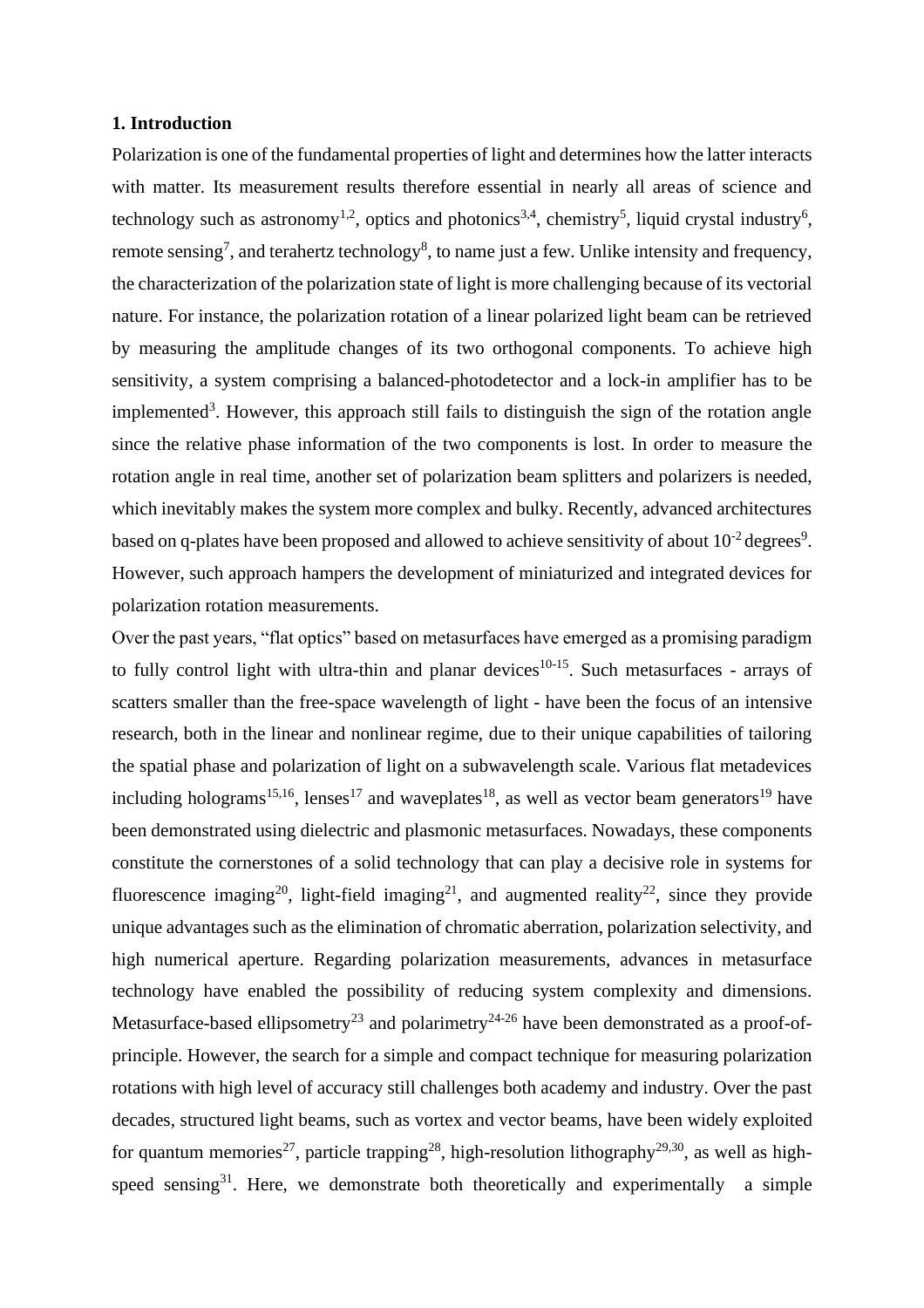metasurface-based technique, which exploits the nature of vector beams to precisely measure polarization rotations. Such vector beams (i.e., beams with "gear-like" polarization profile) arise from the superposition of two vortex beams carrying opposite spins as well as orbital angular momenta (OAM), and can be readily produced using a single reflective metasurface illuminated by a linearly polarized light beam. After propagation through a linear polarizer, the spatial intensity profile of the vector beam turns into a lobed fringe pattern (as shown in Fig. 1). The polarization rotation angle of the incident light beam can be simply retrieved by recording the rotation of these lobes with a camera. As a proof-of-principle, we employ a metasurface superimposing two OAMs with topological charge  $\ell = \pm 30$  on an incident light beam to demonstrate polarization rotation measurement with a sensitivity as high as  $10^{-2}$ degrees and a dynamic range of 90°.

#### **2. Experimental section**

We consider a plasmonic metasurface consisting of plasmonic nanoantennas (NAs) with an azimuthally dependent rotation angle  $\alpha(\varphi) = \frac{\ell}{2}$  $\frac{\tau}{2}\varphi$ . Such a pattern adds a  $e^{i\ell\varphi}$  phase term to the wavefront of an incident circularly polarized beam while it is converted into a beam of opposite handedness<sup>11,32,33</sup>. Based on this principle, the metasurface generates a vortex beam carrying OAM with topological charge  $\ell$  (or  $-\ell$ ) under illumination with right-handed circularly polarized (RCP) light (or left-handed circular polarization (LCP) light), since the sign of the abrupt phase change depends on the handedness of the incident circular polarization. The case of linear polarization can be represented as the superposition of two circularly polarized beams with opposite handedness. Consequently, in this case, the metasurface generates a superposition of two vortex beams with opposite topological charges  $\pm \ell$ , and orthogonal circular polarization states. In turn, the superposition of two vortex beams with opposite topological charges and circular polarizations produces a vector beam with azimuthally dependent ("gear-like") polarization distribution<sup>9,19</sup>. After propagation through a polarizer, the intensity profile results in  $2|\ell|$  lobes due to the spatially dependent polarization distribution<sup>19,34</sup>. As the linear polarization of the incident beam is rotating by an angle ∆θ, a relative phase difference of 2∆θ arises between the two orthogonal circular polarization states. This phase difference is then transferred to the two generated vortex beams, thus causing the rotation of the overall polarization spatial profile of the resulting vector beam. Therefore, the lobes produced after the polarizer rotates accordingly and their positions can be simply recorded on a camera.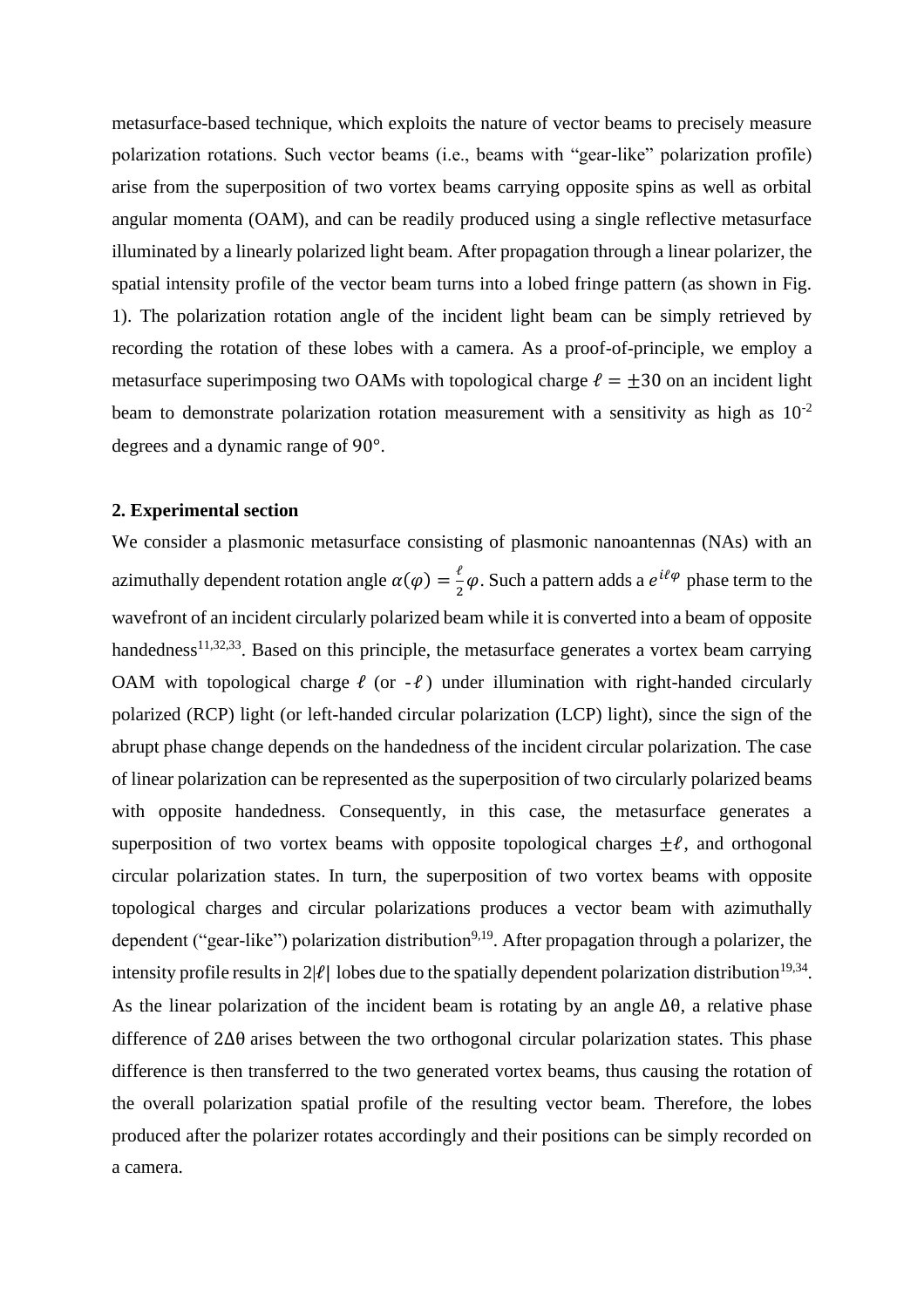

**Figure 1**. Schematic of setup. The polarization state of input beam is controlled by a linear polarizer (LP) and a half-wave plate (HWP). The intensity profile of the beam reflected by the metasurface has  $2|\ell|$  lobes after propagation through a linear polarizer (LP). Note that two vector beams are simultaneously generated from the metasurface. The inset shows the unit cell of the metasurface composed of a gold nanoantenna (440-nm long, 80 nm wide, and 30-nm thick) and a gold film (150-nm thick) separated by a SiO<sub>2</sub> layer (220-nm thick). The unit cell size is 500 nm.

We design a metasurface generating vector beams, arised from the superposition of two vortex beams carrying OAMs of  $\ell = \pm 30$  to demonstrate polarization rotation measurement. Our measurement system simply consists of the reflective metasurface, a linear polarizer, and an InGaAs camera (Xenics XEVA-1781), without any additional polarization beam splitter, objectives, or wave plate. A laser (Thorlabs S1FC150) centered at 1550 nm is impinging on the metasurface at normal incidence and two vector beams with azimuthally dependent polarization are generated on both sides with deflection angles of  $\pm 31^{\circ}$ , as shown in Fig. 1. The advantage of this off-axis design is to avoid the presence of residual unconverted light, which instead is reflected in the normal direction. The polarization state of the incident beam is controlled by a linear polarizer and a half-wave plate. The latter is mounted in a rotary stage moved by a motion controller (Newport ESP300), which is used to precisely control the linear polarization direction of the incident beam. The metasurface consists of an extremely dense array of 500,000 gold nanoantennas with identical size, but different rotation angles (on the plane). They are positioned in a square lattice with period of 500 nm and cover a circular area of about 400 μm in diameter. A 220-nm-thick silica (SiO<sub>2</sub>) spacer layer and a 150-nm-thick gold ground layer are deposited on a silicon substrate prior to nanoantenna fabrication. This reflective design, shown in the inset of Fig. 1, allow to achieve broadband operation and high conversion efficiency<sup>15,35</sup>.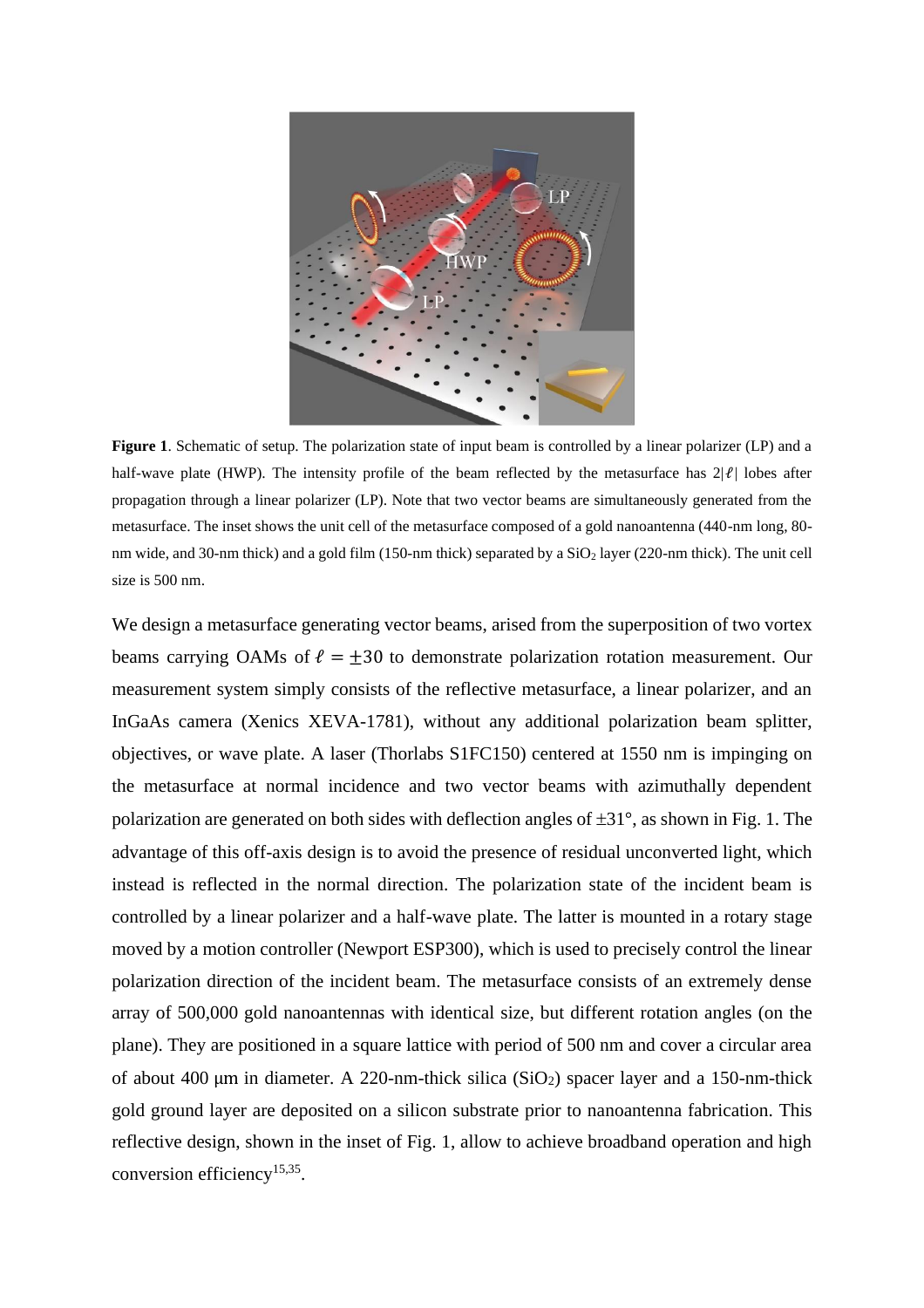

**Figure 2**. (a) SEM images of the fabricated metasurface sample. (b) Simulated and (c) experimental intensity profiles of the vector beam. (d) Polarization profile of the generated vector beam. (e) Simulated and (f) experimental intensity profiles after propagation through a linear polarizer.

The metasurface is fabricated by using electron-beam lithography and standard deposition techniques. Figure 2 (a) shows the scanning electron microscopy (SEM) image of the fabricated sample. The conversion efficiency of this metasurface, defined as the power of the generated beams in both sides divided by the power of the incident beam, is more than 40% over spectral range of 1300-1650 nm. First, the metasurface is illuminated with a linearly polarized Gaussian beam to generate the desired vector beam. A lens with focal length of 50 mm is used, in this case, to image the entire beam profile on the camera (such lens is then removed during polarization rotation measurements, where only two lobes are recorded). The simulated and experimental intensity profiles of the vector beam are shown in Fig. 2 (b) and (c), respectively. As expected, the resulting beam features a doughnut-shaped intensity profile with a radius depending on both the beam radius  $w(z)$  and its topological charge  $\ell$  as  $R = w(z) \sqrt{\frac{\ell}{2}^{36}}$ . The calculated azimuthally dependent polarization distribution is illustrated in Fig. 2 (d). After propagation through a linear polarizer, the intensity profile is expected to form an azimuthally dependent fringe pattern consisting of  $2|\ell| = 60$  lobes. The simulated intensity profile after the polarizer is illustrated in Fig. 2 (e) and shows a very good agreement with the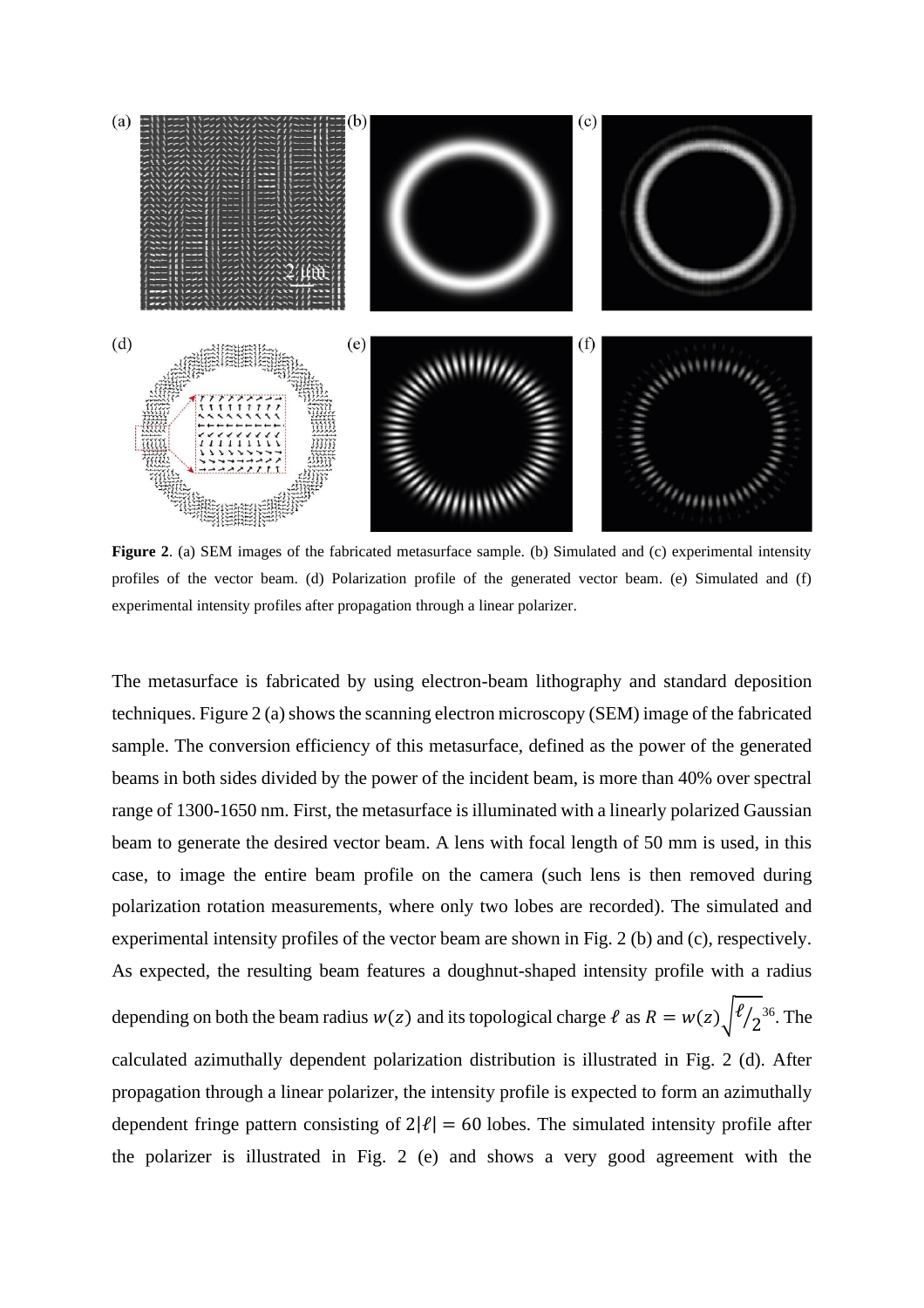experimentally recorded one, reported in Fig. 2 (f): the uniform shape and size of the experimentally retrieved lobes clearly indicate the high quality achieved during the fabrication process as well as the correct operation of the metasurface.



**Figure 3.** (a) Schematic of the operating principle of the polarization rotation measurement. (b) Image of two lobes captured by the camera.

The key point of this method is to precisely measure the rotation angle of the lobes which directly relates to the input polarization rotation angle. This can be obtained by tracking the position of the lobes on a camera, as illustrated in Fig. 3 (a). Figure 3 (b) shows the image of two lobes recorded by the InGaAs camera. The camera has  $320 \times 256$  pixels with size of 30  $\mu$ m  $\times$  30  $\mu$ m. The intensity "centre of mass" of the lobes (which are represented by the black dashed ellipses in Fig. 3 (a)) is given in Cartesian coordinates by  $x_i = \frac{\sum x_i I(x_i, y_i)}{\sum I(x_i, y_i)}$  $\frac{\sum I(x_i,y_i)}{\sum I(x_i,y_i)}$ ,  $y_i =$  $\sum y_i I(x_i, y_i)$  $\sum_{i} Y_i^T(x_i, y_i)$ , where  $I(x_i, y_i)$  is the corresponding intensity distribution. As the input polarization is rotated of an angle  $\Delta\theta$ , the centre of mass of the lobes rotate of  $\frac{\Delta\theta}{\ell}$ , to the new positions  $(x'_i, y'_i)$  (see the red ellipses in Fig. 3 (a)). Then, the rotation angle can be easily retrieved as  $\Delta\theta = 2\ell \cdot \text{asin} \left( \frac{L}{2\ell} \right)$  $\frac{L}{2R}$ ), where *L* is the length of chord connecting  $(x_i, y_i)$  and  $(x'_i, y'_i)$  and *R* is the radius of the entire beam. The radius is easily extracted from the positions of two adjacent lobes as  $R = \frac{\sqrt{(x_1 - x_2)^2 + (y_1 - y_2)^2}}{2 \sin{(\pi/2\theta)}}$  $\frac{-x_2y + (y_1 - y_2)}{2 \sin{(\pi/2\ell)}}$ , thus not requiring the imaging of the whole beam. The chord length can be obtained from the original position and the new position of one lobe as  $L =$  $\sqrt{(x_i - x'_i)^2 + (y_i - y'_i)^2}$ . We refer to this method as "one-lobe method". To verify its effectiveness, we rotate the polarization of the incident beam by 9°, 1°,and 0.2°, and retrieve the values with the above-reported equations. Each measurement is repeated 50 times. To increase the signal-to-noise ratio, the intensity centre of mass of the lobes is calculated by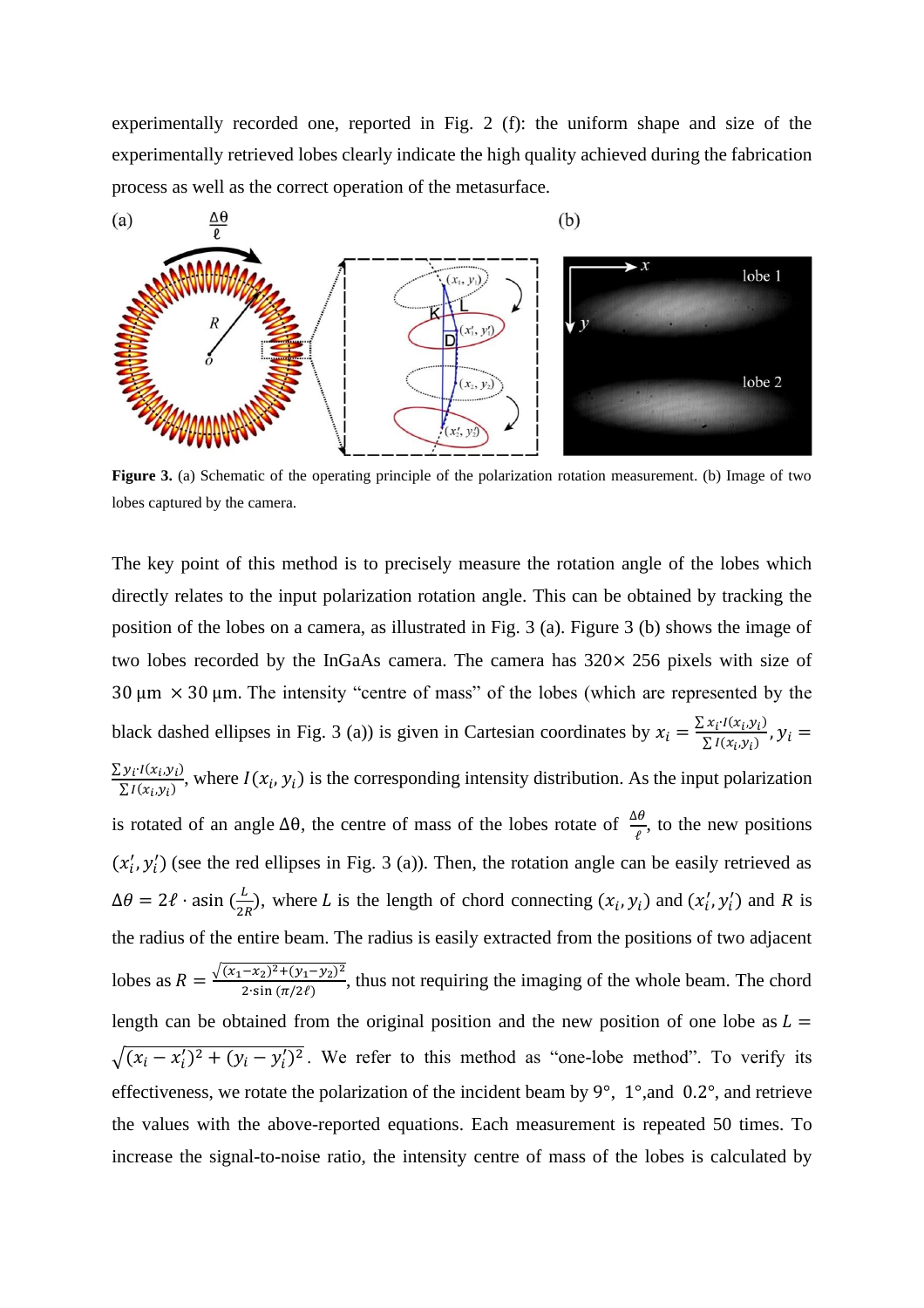averaging 20 frames. Table 1 ("one-lobe" column) shows the calculated best estimates (averaging the 50 values), standard deviations, and relative errors (i.e., the difference between the best estimates and the actual value divided by the actual value itself). As it is possible to see, for the case of 9° and 1°, the rotation angle is successfully retrieved with acceptable relative errors using the "one-lobe method". However, this method produces significant error for small rotation angles, such as the case of 0.2°. In order to enhance the accuracy, we introduce the "two-lobe method", where two adjacent lobes are simultaneously used. Here, the chord length is calculated from the original and new positions of two adjacent lobes as  $L =$ 

$$
\sqrt{K^2 + D^2}
$$
, where  $K = \frac{\sqrt{(x_2' - x_1)^2 + (y_2' - y_1)^2} - \sqrt{(x_1' - x_2)^2 + (y_1' - y_2)^2}}{2}$  and  $D = \sqrt{\frac{(x_1 + x_1') - (x_1' + x_1')^2}{(x_1' + x_1')^2} - \frac{(x_1' + x_1')^2}{(x_1' + x_1')^2}}$ 

 $\sqrt{\frac{(x_1+x_2)}{2}}$  $\frac{+x_2'}{2} - \frac{(x_2 + x_1')}{2}$  $\left[\frac{1}{2}\right]$  $+\left[\frac{(y_1+y_2')}{2}\right]$  $\frac{+y_2'}{2} - \frac{(y_2+y_1')}{2}$  $\left[\frac{y_1}{2}\right]$ (see schematic in Fig. 3 (a)). *K* can assume positive or negative values, which correspond to clockwise and anticlockwise rotations, respectively. The calculated data using the two-lobe method is shown in Table 1 ("two-lobe" column). As it can be observed, the two-lobe method is more robust and accurate compared to the one-lobe method, especially in the case of very little rotation angles. Remarkably, for the rotation angle of 0.2°, the two-lobe method yields very high accuracy with a relative error of only -3%.

**Table 1.** The calculated values of best estimates, standard deviations, and relative errors based on the one-lobe and two-lobe methods.

| Rotation angle | Best estimate   |                 | Standard deviation |          | Relative error |          |
|----------------|-----------------|-----------------|--------------------|----------|----------------|----------|
|                | One-lobe        | Two-lobe        | One-lobe           | Two-lobe | One-lobe       | Two-lobe |
| 9°             | $9.836^{\circ}$ | $9.075^{\circ}$ | 0.18               | 0.016    | 9.3%           | 0.8%     |
| $1^{\circ}$    | $1.032^{\circ}$ | $0.951^{\circ}$ | 0.06               | 0.01     | 3.2%           | $-4.9\%$ |
| $0.2^\circ$    | $0.433^{\circ}$ | 0.194°          | 0.21               | 0.017    | $16\%$         | $-3\%$   |

To further prove the robustness and high sensitivity of our two-lobe method, we try different angle steps and dynamic ranges. In this case, the centre of the lobes is calculated after averaging over 200 frames to reduce random noise. As it can be seen in Fig. 4, the experimentally retrieved values closely follow the actual polarization rotation angles of the incident laser beam. Even for very small step angle of 0.04°, the measured values show good agreement with the actual ones. The error bars in Fig. 4 account for power fluctuations of the laser source, mechanical vibrations, and fabrication imperfections. When rotating the polarization angle of 180°, a lobe is completely replaced by an adjacent one. The recorded lobe motion as a function of the input polarization rotation is available in a supplementary video.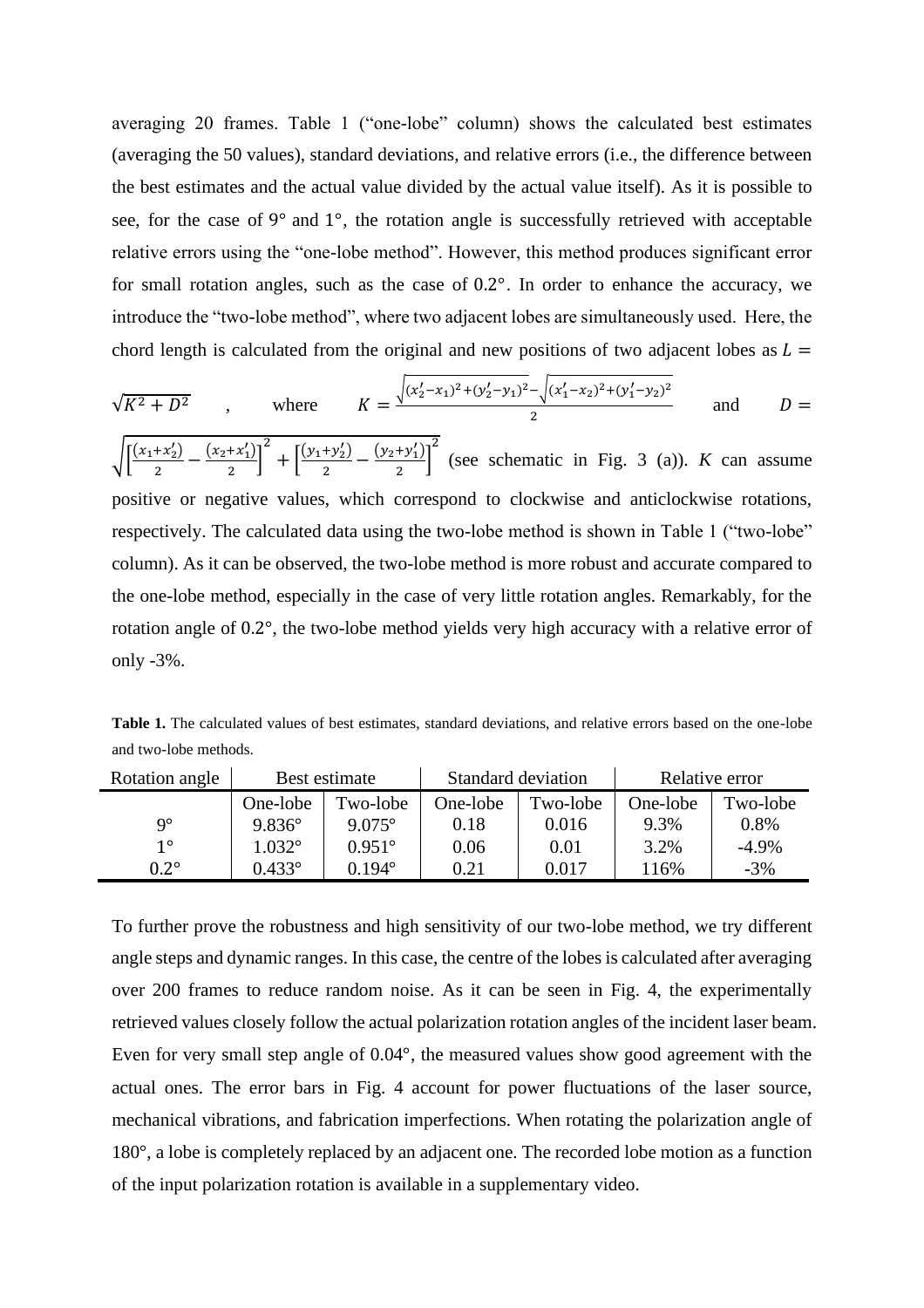#### **3. Conclusion**

In conclusion, we have introduced a metasurface-based technique exploiting the OAM of light to precisely measure polarization rotations. As a proof-of-principle, we have demonstrated the capability of sensing rotation angles in the range of  $-45^{\circ}$  to 45° with a sensitivity of ~ 10<sup>-2</sup> degrees, using a vector beam arising from the superposition of two vortex beams carrying OAM of  $\ell = \pm 30$ . In our method, a metasurface transforms the linear polarization state of an incident light beam into an azimuthally dependent polarization distribution. Then, a linear polarizer turns the vector beam into an intensity profile featuring  $2|\ell|$  lobes, which rotate according to the polarization rotation angle of the input beam. This rotation can be retrieved by simply tracking the position of two adjacent lobes on a camera. This approach has the advantage of precisely measuring the rotation angle of polarization and its sign, without the need of bulky optical components and sophisticated electronic devices. The footprint of the system can be reduced, towards integration, by manufacturing the metasurface and the polarizer on a single substrate. Moreover, as the order of the OAM rises, the number of lobes increases accordingly. Their shapes become more elongated and their displacements, as a function of the polarization rotation angle, result smaller. Therefore, the chord length *L* can be replaced by the vertical shift *K* since *D* becomes negligible. In this scenario, the measurement can be further simplified and the camera can be substituted by a photodetector array, which simply records the vertical shift *K*. While our metasurface was designed to work in the telecom band, which is a significant region for practical implementations, it is worth mentioning that the proposed approach can be extended to other wavelengths of interests ranging from the visible to the THz <sup>37-41</sup>. In addition, we have successfully demonstrated a reflective metasurface capable of efficiently generating a superposition of OAM states with extremely large  $\ell$  values and orthogonal circular polarizations that  $-$  beyond this investigation  $-$  can find interesting applications in OAM-based communications<sup>42</sup>, high-order Pancharatnam-Berry phase measurements<sup>34</sup>, and quantum information processing<sup>43</sup>.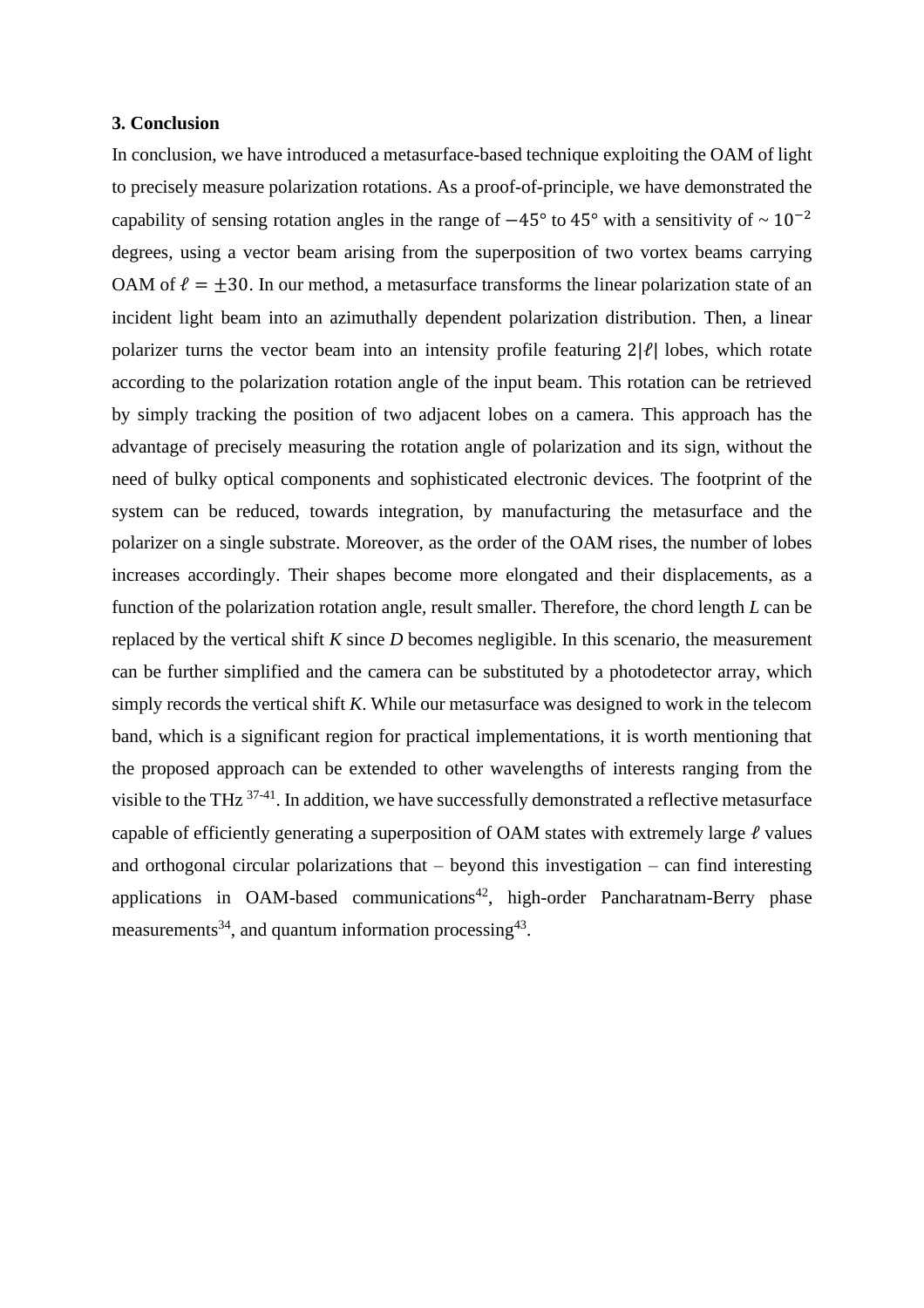

**Figure 4.** Measured rotation angles within different ranges and with different angle steps: (a) range from −45° to 45° with step of 9°; (b) range from 1° to 10° with step of 1°; (c) range from 0.1° to 1° with step of 0.1°; (d) range from 0.04° to 0.44° with step of 0.04°.

### **AUTHOR INFORMATION**

Corresponding author **\***Email: fuyong.yue@emt.inrs.ca **\***Email: razzari@emt.inrs.ca **\***Email: morandotti@emt.inrs.ca

## **ACKNOWLEDGEMENT**

This work at INRS was supported by the Natural Sciences and Engineering Research Council of Canada (NSERC) through the Strategic and Discovery grant programs as well as by the Canada Research Chair Program. R.Mo. acknowledges additional support from the Government of the Russian Federation through the ITMO Fellowship and Professorship Program (Grant No. 074-U 01) and from the 1000 Talents Sichuan Program in China.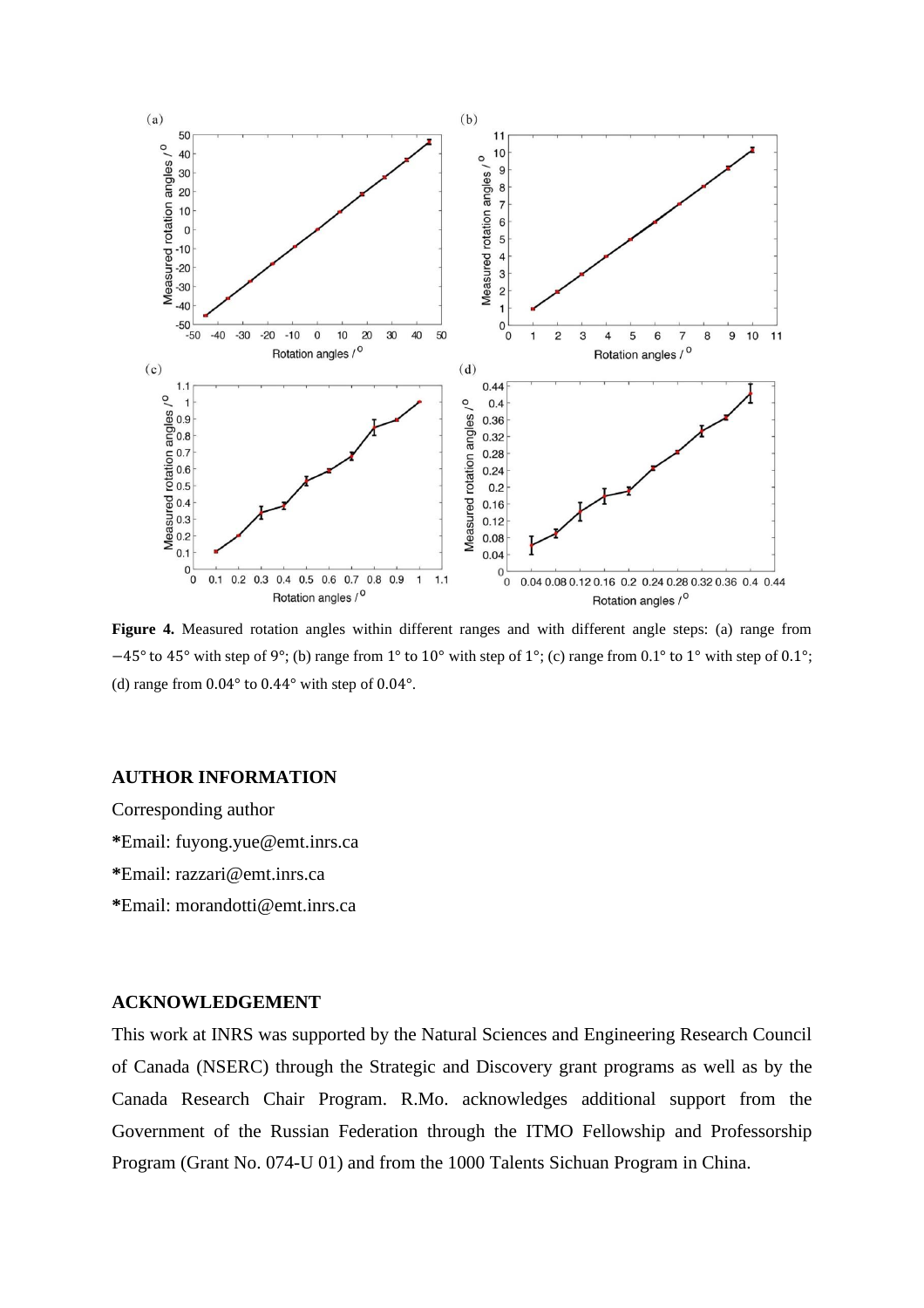# **REFERENCES**

- 1 Lei, F., Dean, A. & Hills, G. Compton polarimetry in gamma-ray astronomy. *Space Science Reviews***82**, 309-388 (1997).
- 2 Tinbergen, J. *Astronomical polarimetry*. (Cambridge University Press, 2005).
- 3 Chang, C.-Y., Wang, L., Shy, J.-T., Lin, C.-E. & Chou, C. Sensitive Faraday rotation measurement with auto-balanced photodetection. *Review of Scientific Instruments***82**, 063112 (2011).
- 4 Dey, P., Shukla, R. & Venkateswarlu, D. High magnetic field measurement utilizing Faraday rotation in SF11 glass in simplified diagnostics. *Applied Optics***56**, 2873, doi:10.1364/AO.56.002873 (2017).
- 5 Bobbitt, D. R. & Yeung, E. S. Direct and indirect polarimetry for detection in microbore liquid chromatography. *Analytical Chemistry***56**, 1577-1581 (1984).
- 6 Wu, S.-T., Efron, U. & Hess, L. D. Birefringence measurements of liquid crystals. *Applied optics***23**, 3911-3915 (1984).
- 7 Tyo, J. S., Goldstein, D. L., Chenault, D. B. & Shaw, J. A. Review of passive imaging polarimetry for remote sensing applications. *Applied optics***45**, 5453-5469 (2006).
- 8 Wu, Q. & Zhang, X. C. Ultrafast electro‐optic field sensors. *Applied physics letters***68**, 1604-1606 (1996).
- 9 D'ambrosio, V. *et al.* Photonic polarization gears for ultra-sensitive angular measurements. *Nature communications***4**, 2432 (2013).
- 10 Hsiao, H.-H., Chu, C. H. & Tsai, D. P. Fundamentals and Applications of Metasurfaces. *Small Methods***1**, 1600064, doi:10.1002/smtd.201600064 (2017).
- 11 Huang, L. *et al.* Dispersionless phase discontinuities for controlling light propagation. *Nano letters***12**, 5750-5755 (2012).
- 12 Lin, D., Fan, P., Hasman, E. & Brongersma, M. L. Dielectric gradient metasurface optical elements. *science***345**, 298-302 (2014).
- 13 Ni, X., Kildishev, A. V. & Shalaev, V. M. Metasurface holograms for visible light. *Nature communications***4**, 2807 (2013).
- 14 Yu, N. *et al.* Light propagation with phase discontinuities: generalized laws of reflection and refraction. *science***334**, 333-337 (2011).
- 15 Zheng, G. *et al.* Metasurface holograms reaching 80% efficiency. *Nature nanotechnology***10**, 308 (2015).
- 16 Wen, D. *et al.* Helicity multiplexed broadband metasurface holograms. *Nature communications***6**, 8241 (2015).
- 17 Khorasaninejad, M. *et al.* Metalenses at visible wavelengths: Diffraction-limited focusing and subwavelength resolution imaging. *Science***352**, 1190-1194 (2016).
- 18 Kruk, S. *et al.* Invited Article: Broadband highly efficient dielectric metadevices for polarization control. *Apl Photonics***1**, 030801 (2016).
- 19 Yue, F. *et al.* Multichannel Polarization‐Controllable Superpositions of Orbital Angular Momentum States. *Advanced Materials***29**, 1603838 (2017).
- 20 Jang, M. *et al.* Wavefront shaping with disorder-engineered metasurfaces. *Nature photonics***12**, 84 (2018).
- 21 Lin, R. J. *et al.* Achromatic metalens array for full-colour light-field imaging. *Nature nanotechnology*, 1 (2019).
- 22 Lee, G.-Y. *et al.* Metasurface eyepiece for augmented reality. *Nature communications***9**, 4562 (2018).
- 23 Wen, D. *et al.* Metasurface for characterization of the polarization state of light. *Optics express***23**, 10272-10281 (2015).
- 24 Pors, A., Nielsen, M. G. & Bozhevolnyi, S. I. Plasmonic metagratings for simultaneous determination of Stokes parameters. *Optica***2**, 716-723 (2015).